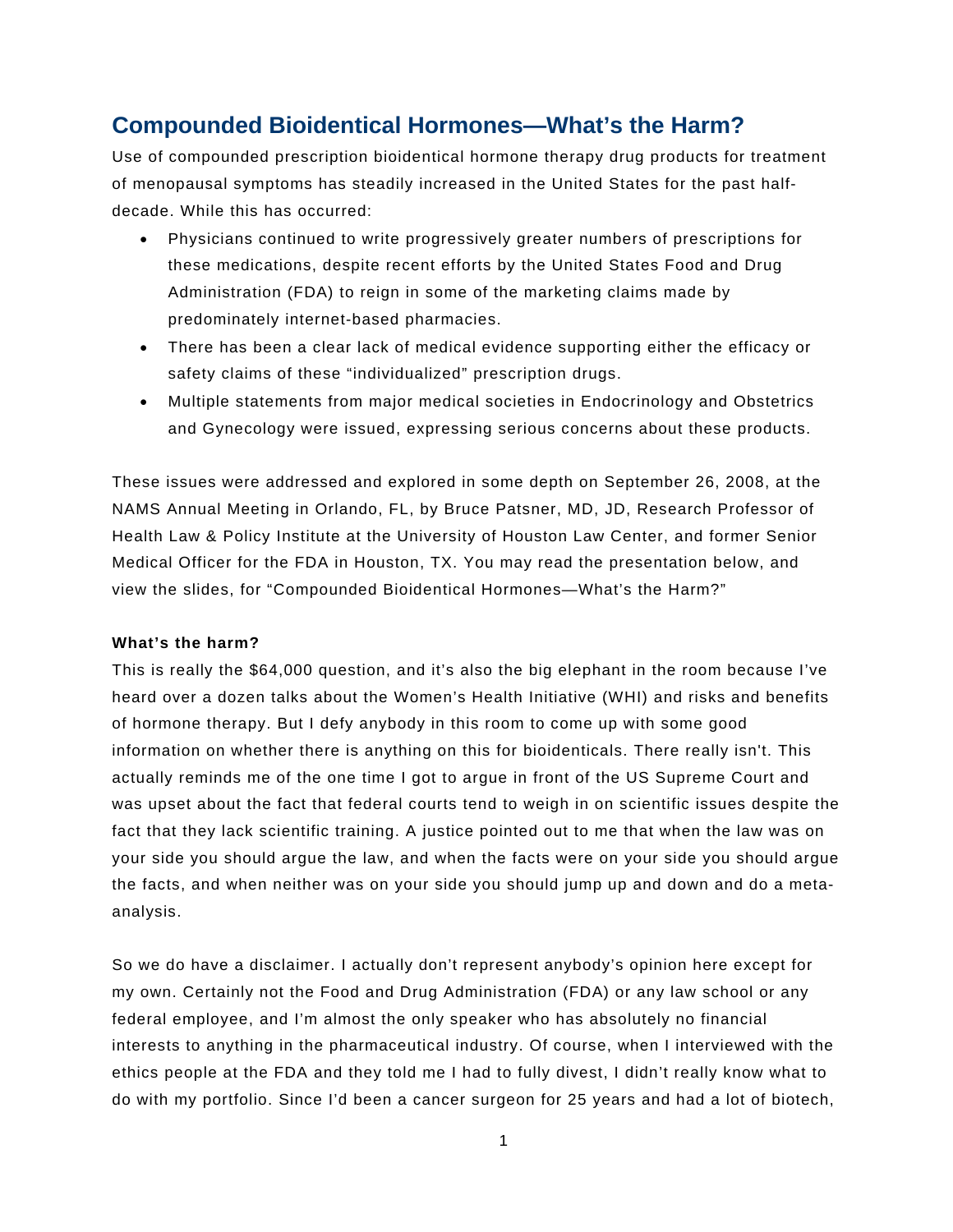they said, "Well, a lot of people are actually putting stuff in money markets and real estate and that's probably a good place to put it." Those people are now in Tierra del Fuego.

Let's put this in perspective. Bioidentical hormone therapy, or BHT, is clearly a major issue at The North American Menopause Society (NAMS) and at the American College of Obstetricians and Gynecologists (ACOG) and at every medical meeting I have gone to in the last several years. There is no way to talk about this, unfortunately, without talking about the medical profession. Are there problems with BHT? Absolutely. And, as we used to say, if you come in with a problem, come in with a solution, so I'm going to propose a couple of solutions.

#### **Some basic definitions**

The word "natural" (which is invariably linked to the word "bioidentical" in practically any advertisement you would see) is a medical term. It appears in *Dorland's* and *Stedman's* medical dictionaries and it means neither artificial nor pathologic. At the core of pharmacy compounding is what is called a triadic relationship between the individual patient, her physician, and the compounding pharmacy. And a "new drug," which is a term that gets thrown around a lot, is actually a drug that has been approved by the FDA after submission of a New Drug Application, which met evidence, safety, and efficacy requirements, substantial evidence of that, and was approved. You can actually find the endpoints for hormone therapy in the Division of Reproductive and Urologic Products—which is available on the Web.

What is a bioidentical? It's not a lot of things. It is certainly not a scientific term. There is no uniform definition of it in any medical dictionary. In fact, I can't find a definition of it in any dictionary. It's sort of like pornography. We all sort of know what a bioidentical is when we see it. Molecularly, it is very similar or identical to endogenous hormones and a key component of it is that it is plant-derived, which everybody seems to think is very important. There is the concept of "individualized" doses, which actually aren't particularly individualized, which are adjusted according to salivary or blood hormone levels—unlike commercial hormone therapy, which is adjusted based on symptom relief, or should be, anyway. And one of the interesting things is that you find, at least in the advertisements, that a lot of claims such as "anti-aging" or "energizing" tend to be very similar to the types of structure and function claims that we see for dietary supplements. This is not a coincidence, in my opinion.

# **Some basic facts**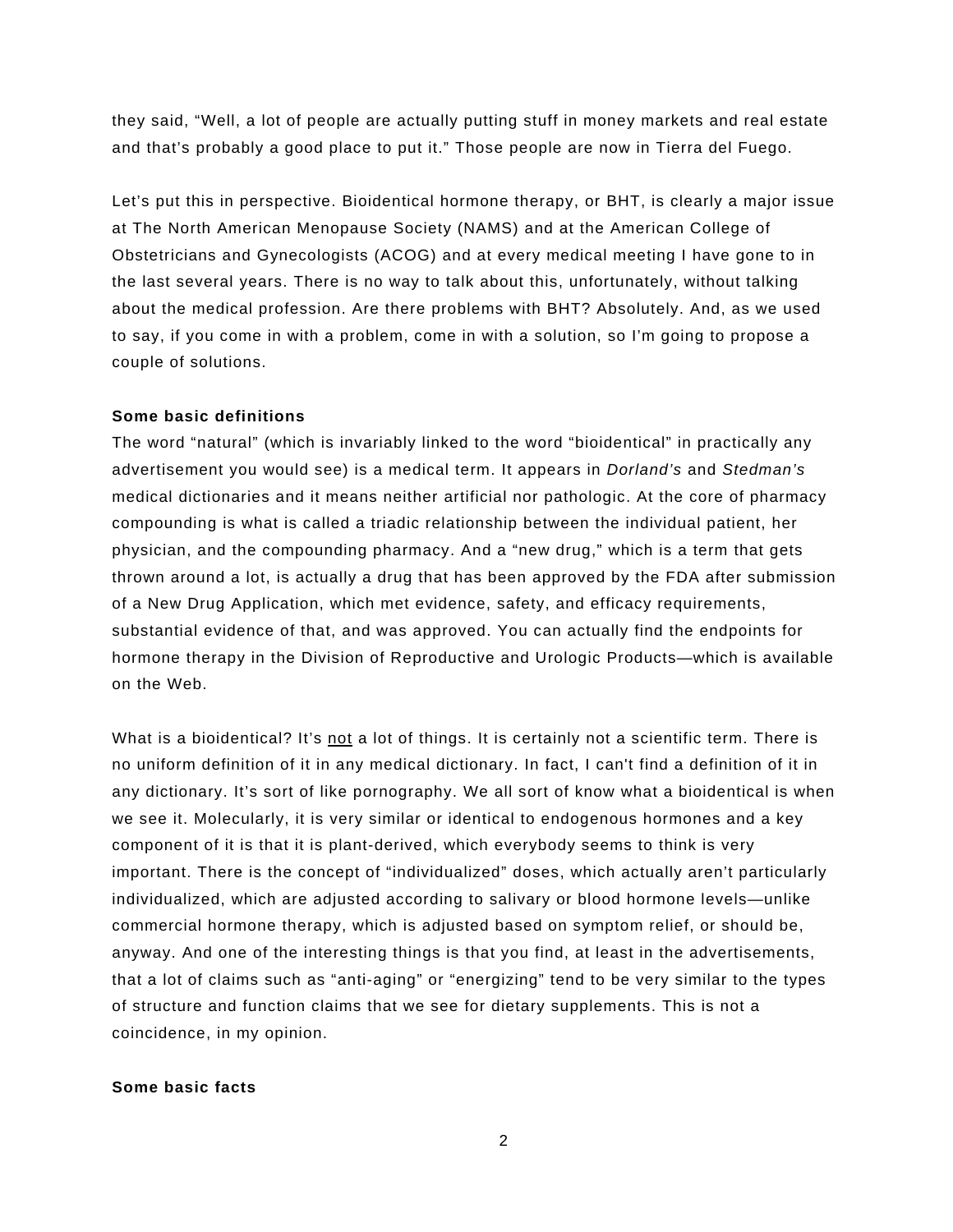First, pharmacy compounding is a multibillion-dollar industry in this country. It is not quite as big as the dietary supplement industry, but it's getting there. BHT products are prescription drugs so physicians are part of the equation here, and, unlike dietary supplements, which can be bought over the counter, you need a prescription to get a bioidentical. Absent active participation by the medical profession, this industry would never prosper and could not function the way it does. And the FDA has obviously been fighting with them for years so this is clearly the surge that everybody agrees worked—the surge in prescriptions for BHT.

Why did the surge happen? There are lots of reasons; some of them are somewhat similar. There was clearly a big response to the widely publicized results of the WHI. I don't think anybody involved in the WHI anticipated that one of the by-products would be an enormous increase in the number of prescription medicines for things that we really have very limited safety and efficacy data on, but that is what happened. Some reasons:

- There's a suspicion of traditional medicine.
- There's a perception that just because something is natural it is safer, which of course is not true.
- There has been very aggressive advertising, particularly via the Internet.
- Patients prefer alternative medicine, although this actually doesn't seem particularly alternative to me. It's not like acupuncture or some of the other things in alternative medicine.
- There are physicians who are going along with this.

So the bottom line is that there are little or no substantive data comparing bioidenticals with commercial hormone therapy products. The studies are terrible. There was an article in *Journal of the American Medical Association* (Chan E. *JAMA* 2008;299:2685-2686) looking at the types of clinical research that goes into complementary and alternative (CAM) medical products. They all have glaring statistical problems. And given the uncertainty over whether the FDA has jurisdiction over CAM, it is not a surprise that nobody has a real incentive to do these comparative studies. You may find out they aren't really that good and if you're making a ton of money with this stuff, why subject yourself to submitting data that actually might show that the facts don't back up your claims? And the other thing is that most patients probably could obtain adequate medical symptom relief with commercial products if they were being used correctly.

# **How does BHT harm patients?**

BHT has not been tested in good clinical trials. There are very little safety data. Natural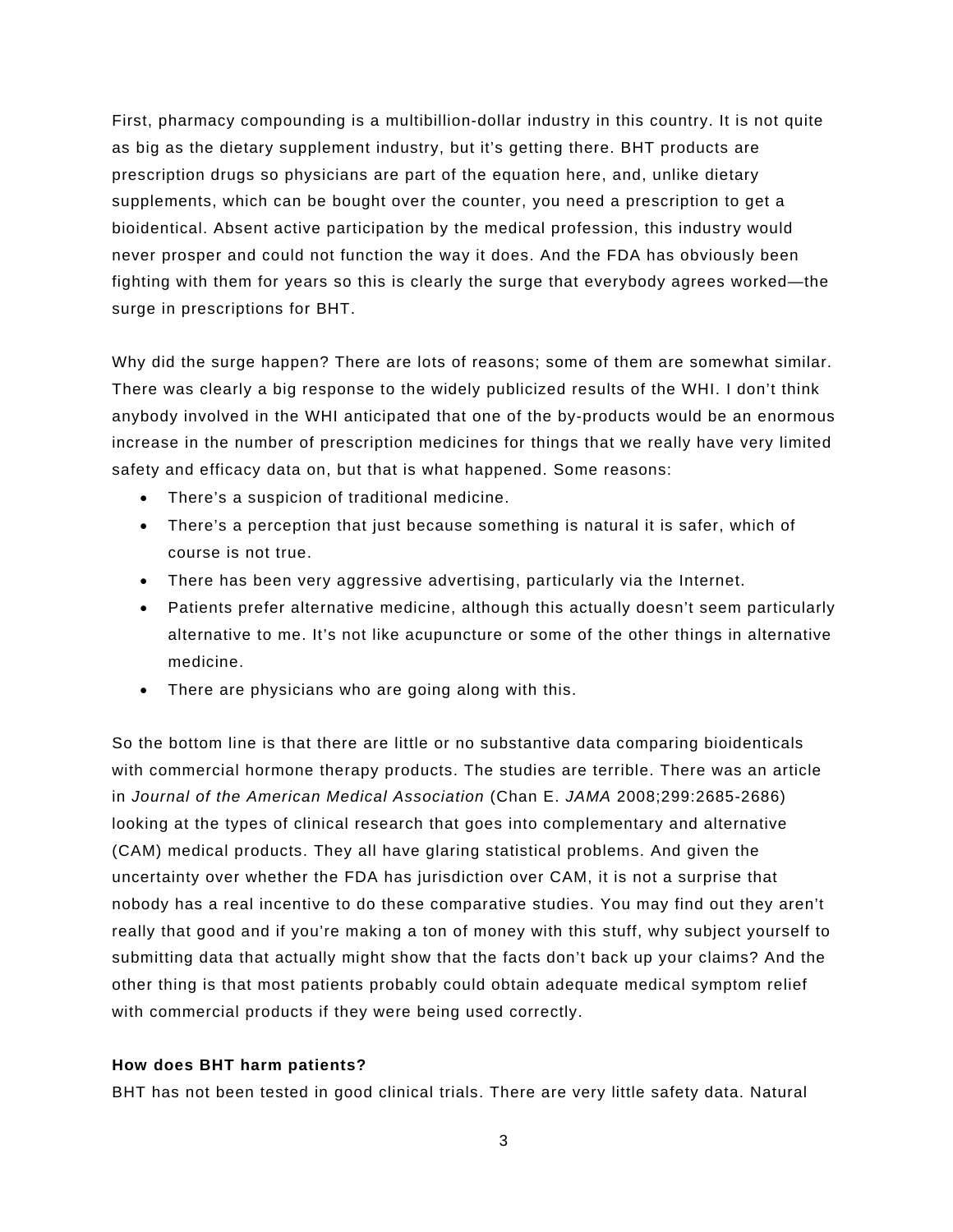doesn't equal safer. There is no clinical or patient package insert documenting safety or efficacy, no black box warning, no uniform manufacturing standards, and there is no formal review of the accuracy of any of the advertised claims. One problem with this is it doesn't even matter, probably, to the people who are really committed to taking these products. And the other problem is that if this is true, why are there so many prescriptions being written for this stuff?

There clearly would be no harm from bioidenticals, in my opinion, if the following were all true:

- Patients were fully informed of the risks and safety issues.
- Physicians were fully aware of the limitations on safety and efficacy data.
- All of the advertising of risks and benefits for these products were completely truthful—truthful advertising is sort of an oxymoron, I guess.
- Pharmacies all produced a consistent and excellent product and did not attempt to practice medicine, which some of them do.
- All prescriptions were completely legitimate.
- Salivary or serum hormone levels actually meant something and were cheap to boot.
- BHT was proven as safe and as effective as other hormone therapy products.

# **Who else can be harmed by BHT?**

Who can actually be harmed by all of this? We have patients, physicians, medical societies, the medical profession, and commercial drug manufacturers who obviously have a financial stake in all of this and have been hurt, to some degree, by the surge in popularity of bioidenticals. Compounding pharmacies can actually be hurt by what's been going on now. That's a legal issue and we'll talk about that in a little bit, along with regulatory agencies such as the FDA, medical boards, and of course our courts. So these are, in my opinion, things that clearly don't measure up. I hate to sound like Javier Bardem in the movie "No Country for Old Men," but "let's call it, friend-o."

- The salivary hormone thing—I am so tired of hearing this. This stuff is junk and somebody just needs to kill it.
- Promoting BHT as safer or more effective or cancer-preventive? That's clearly not true.
- Promoting BHT as a wholesale replacement for commercial HT? That's not even compounding. If you look at how the pharmacy profession defines compounding, by definition it is individualized therapy.
- Agencies are not taking enforcement actions against the big players who are the biggest offenders. Just sort of picking off the small fish really doesn't accomplish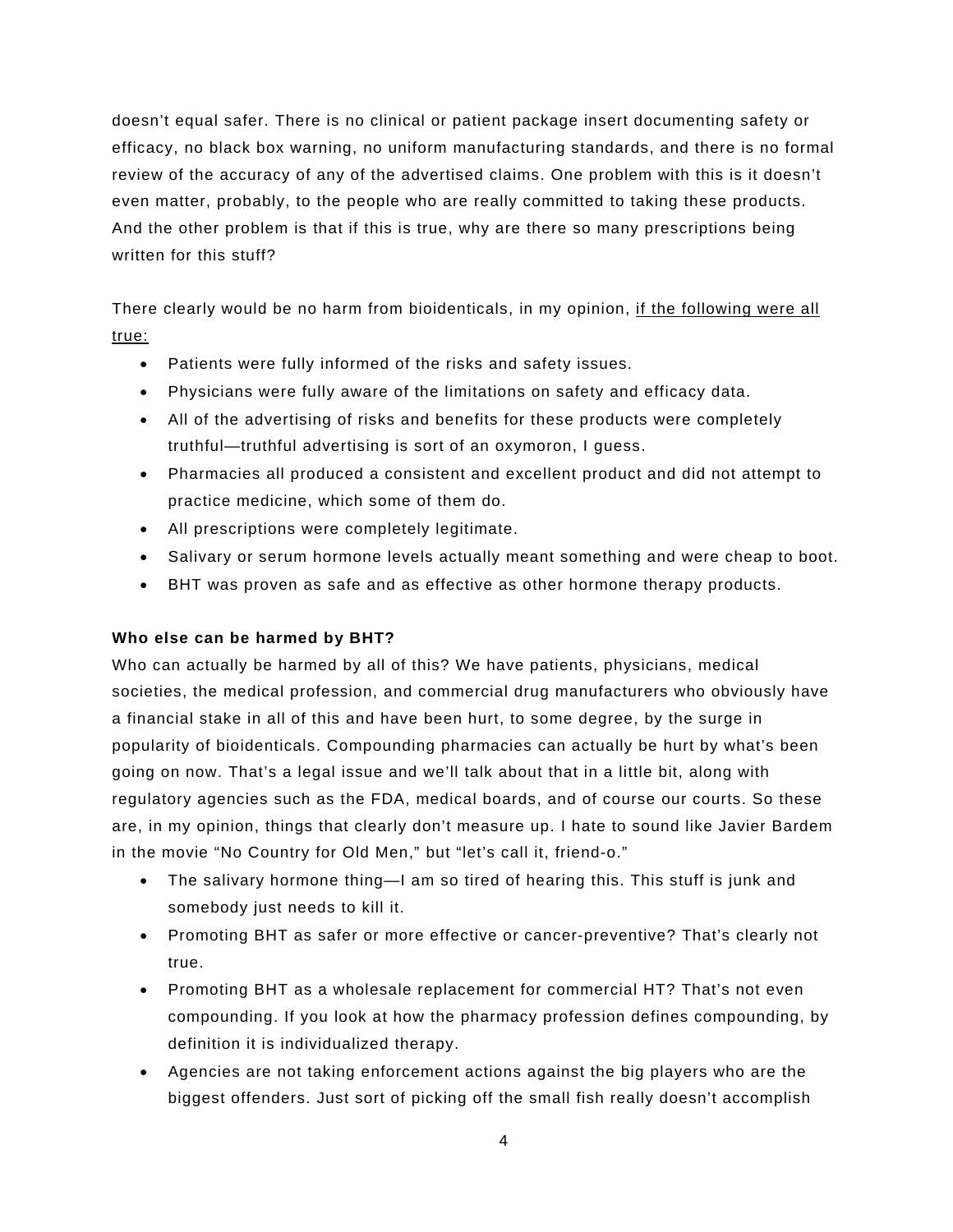very much and the state boards clearly are not interested in dealing with this issue.

## **How do compounding pharmacies harm patients?**

I think compounding pharmacies can harm patients in a couple of ways, and all of these may not necessarily be true.

- Some of them actually practice medicine.
- They hire quasimedical people to adjust doses.
- They are involved in measuring the hormone levels that are tweaking the mix of the hormone therapy.
- Promoting the products globally is wrong and clearly is somewhat fraudulent.
- Making false claims regarding safety and efficacy.
- Overcharging for these meds. These meds are not cheap and, actually, getting cost information on these products is pretty difficult.
- And I would argue that by continuing to litigate against the FDA they have actually, amazingly, created a situation where we are really now on the cusp of possibly getting a decision, which really may restrict patients' abilities to get compounded prescription drugs in general.

## **How do physicians harm patients?**

Physicians hurt patients by taking patients off medications with a known safety and efficacy profile and placing them on something that is admittedly a roll of the dice. They are prescribing meaningless hormone level testing, which also is not cheap, and more expensive BHT that offers no therapeutic advantage over drugs that are commercially available. We are wasting scarce patient financial resources. This is always true and is now particularly true, given the way the economy is going. And just because patients want something and are willing to pay for it doesn't mean you have to go along with it. I mean, at some point you have to decide that you are only going to prescribe things that are medically indicated as opposed to socially indicated, and there is a difference.

# **How do the federal courts harm patients?**

We're going to talk about the one case that was decided this year. We now have one federal circuit that has actually said that compounded drugs are new drugs, and if they are, the FDA has jurisdiction over all compounded drugs. The end result is that they could end up restricting the availability of some prescription drug products to be filled. Pharmacies might have to do New Drug Applications (NDAs) or submit Investigational New Drug Applications (INDs) to the agency and nobody can afford that. We actually have a split in the United States between the Ninth Circuit and the Fifth Circuit Court of Appeals—one of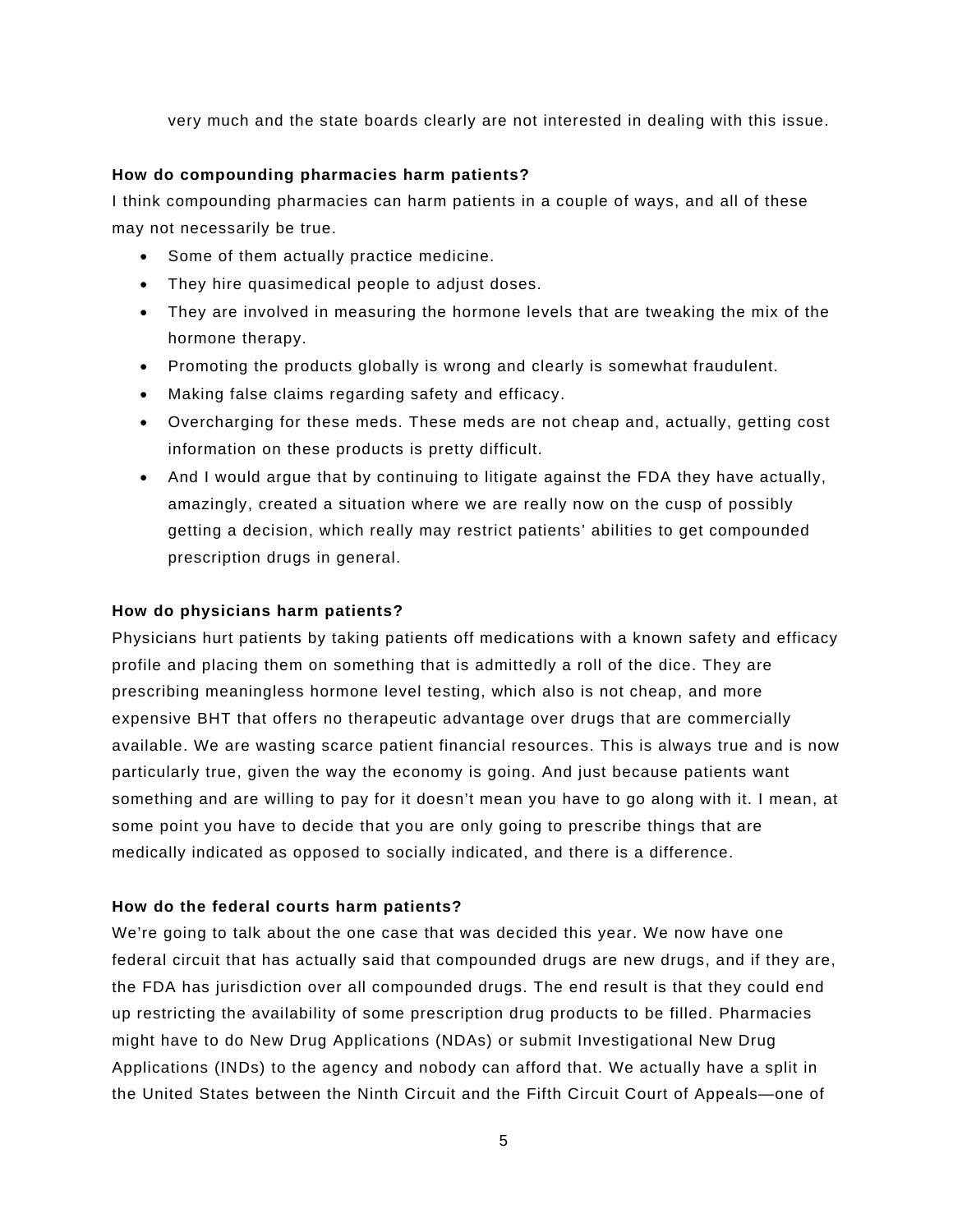them holding that the FDA has no jurisdiction over compounding and one holding that it does, actually, have jurisdiction. So it's completely confusing.

The opinions are mind-numbing to read and what we actually have are two different regulatory systems in two different parts of the United States, and the potential for the United States Supreme Court to actually answer a question on compounding because we have a split between the circuits. If compounded drugs really are ruled to be new drugs by the Supreme Court, the FDA will get jurisdiction over it. A sold compounded drug not supported by an approved NDA could be seized by the FDA or they could enjoin them in court from actually making compounded drugs.

It takes roughly \$800,000 to submit a NDA to the Center for Drug Evaluation Research, just to be considered. In fact, they won't even look at it until they get the check and the check clears, by the way. And no one really has the bucks to do that, and pharmacy compounding as we know it could actually cease, just as a result of all of this legal activity.

### **How do patients harm themselves?**

Patients do have the right to hurt themselves. We don't. Patients can and do ask for medications and procedures that are worthless, harmful, or frivolous. Dietary supplements, plastic surgery, and Caesarian section on demand immediately come to mind. We have a fiduciary duty to patients and we are not selling pizza, so at some point everybody needs to get everything wired together on this. There is a trade-off. Yes, patient autonomy is important, but we are a profession and we have standards—and standards have to mean something. At some point we are going to have to really decide what we stand for on this.

### **How does the FDA harm patients?**

The economic harm issue is not confined just to bioidenticals and I have to throw this in because patients are paying for things that are more expensive than they could be. I wrote my first prescription for Premarin in 1979. That was almost 30 years ago. I would like there to be a generic version of that drug on the market. I still don't understand why that isn't the case. And testosterone made by Solvay, one of the drugs I actually was responsible for regulating at the agency, has never been approved for use in menopause. There are no safety or efficacy data. They have tons of INDs in front of the agency but they have never submitted an NDA. In fact, it was actually pointed out to the agency in court that this was never approved in an Eleventh Circuit Court of Appeals decision and nothing has happened on this.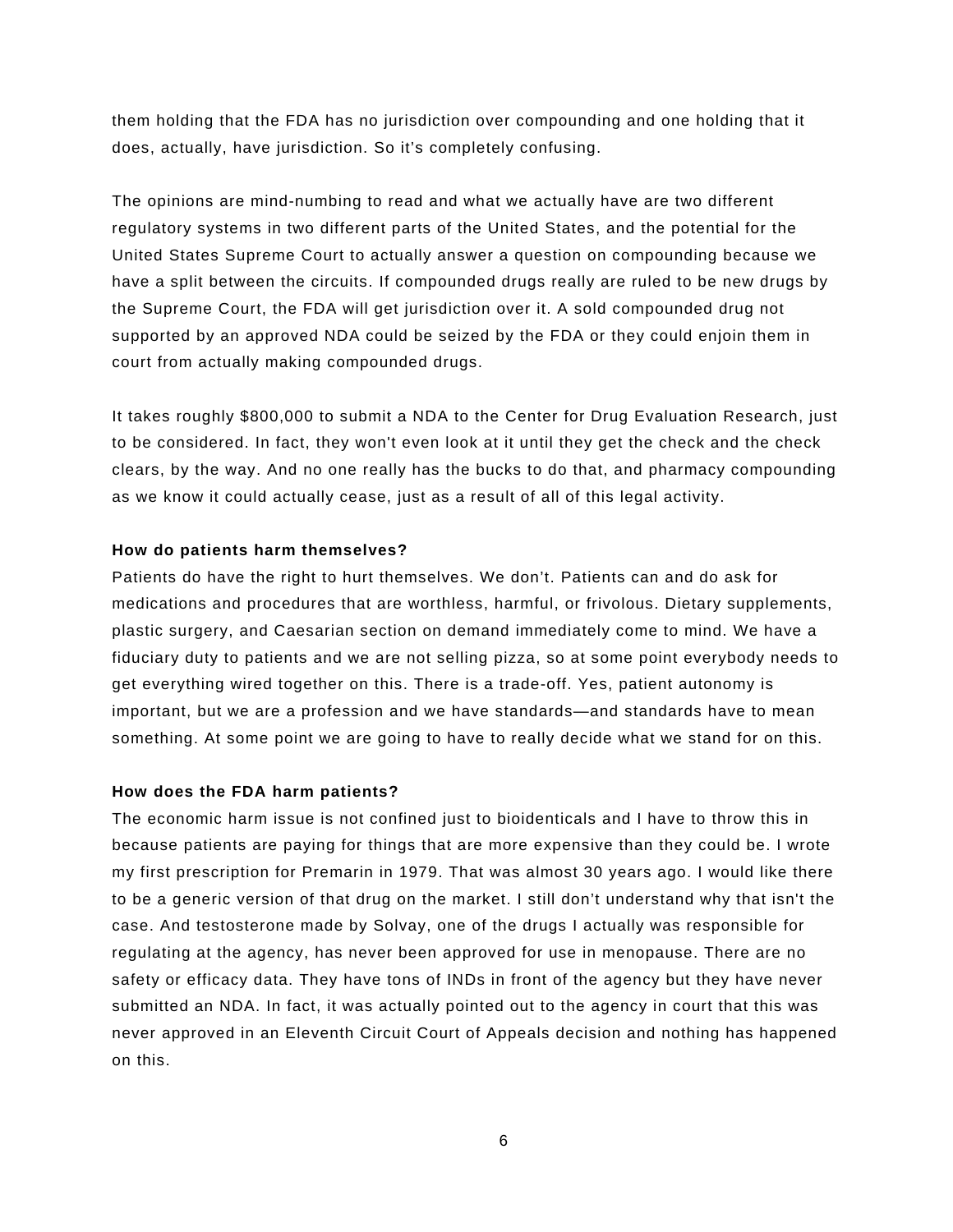#### **How does the Internet harm patients?**

Final comment on harms is the Internet. Internet medical information is completely unregulated. Nobody has a handle on this. The FDA doesn't really have a clue on how to engage this issue and I don't think anybody else does either. The Supreme Court takes the position that information is better than restriction of information and so there is lots of false or misleading information out there. The courts generally will decide that it is okay if it is misleading as long as there is a disclaimer. For instance, if you look at a dietary supplement label, there is a disclaimer on it that the FDA hasn't approved anything, but all the data we have on disclaimers establishes only one thing, which is that nobody reads them and nobody really understands what they mean. However, the Internet is an enormous opportunity for the medical profession and medical societies like NAMS to really get some control over this issue, particularly in terms of the information that is out there.

#### **Some solutions**

*The pharmacy profession.* I don't know who here is from the compounding pharmacy profession, but, you know, you guys need to do a better job regulating some of your outliers because constantly suing the FDA, constantly being in federal court has now put you in the position of actually being at risk for hurting everybody. Maybe it was fun a couple of years ago. When I talked at this meeting in 2006, it was mostly First Amendment issues, but now we have a split between two circuits in the United States and the United States Supreme Court could weigh in on this. I don't have a clue how they're going to decide a case like this. Ephedra, for instance, for the dietary supplement industry, was a disaster. There were only a couple of companies making it and what they really wanted was just to be off the radar screen because they didn't want any bad information out there about their products. [Ephedra is now off the market.]

*The medical profession.* What can the medical profession do? We need to make a real effort at self-regulating. A license to practice medicine is not a license to practice junk medicine. We have to make a determined effort to do comparative trials to evaluate these drugs. Why is data not there? Medical societies should consider issuing opinions about setting limits on patient demands. I know that is a fantastically unpopular position to take, but why not? We are not selling food. Full disclosure to patients about the financial interest that physicians have in labs and pharmacies is wrapped up in this whole process. This is clearly a moneymaking enterprise for some people. And for the people who really believe everything about these products, there is probably nothing we are going to be able to do about that.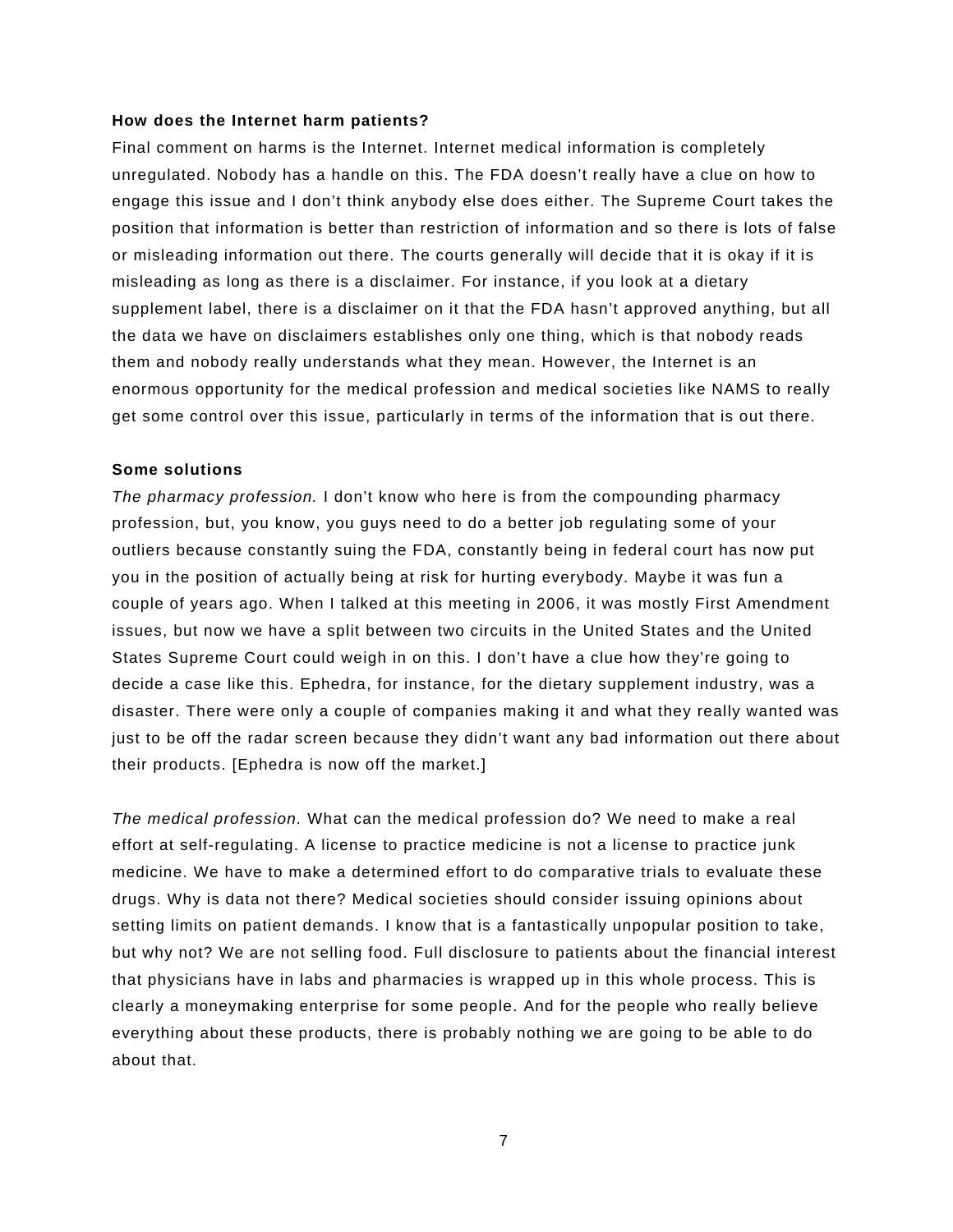*The federal courts.* It is always amusing when federal courts weigh in on medical matters. This year, between abortion and autism, there is just no telling where they are going to go. Well, actually, we do have a good idea where they're going to go, where they should go, but anyway, I could end up in front of them. I really should restrict my comments on that.

*The FDA.* What should the FDA do? Well, I think the FDA should actually invest the legal resources. The FDA has limited medical and legal resources so any decision on who to go after is a big one for enforcement action, but they should go after the worst offenders, the big pharmacies who have these nutty, crazy Internet ads out there claiming salutary benefits for these drugs that we clearly know could not possibly be true. And, I think the agency should take control of the language issue. I mean, the agency has the discretion to define "bioidentical." They actually could even define "natural" if they felt like it. They are trying to do that for food, although, not surprising, they are being sued. In fact, the way you can sell more of a product in the United States is labeling it either "natural" or "organic," although no one actually has been able to. There is actually a Supreme Court decision where two of the Justices had an argument over whether a rock was organic or not. It's always bad when the courts get involved in this stuff. And I will say out loud that I think most of what the agency is doing in this arena is correct.

This is not just a US issue, by the way. There is the tendency to focus on the United States but the health issues for BHT are a problem for every woman in North America, even if the cost issues are not as much of a concern. I am open to suggestions from anybody as to whom to approach with this particular issue.

### **Conclusion**

Summing up the harms:

- Economic harms, clearly for patients.
- Safety concerns, clearly for patients. We need good data.
- Regulatory harms for government agencies in courts. The FDA lacks the resources to police the pharmacy industry, so even if they were given control over it by the courts, they are not really equipped to manage all of this.
- The state boards aren't doing much.
- The medical profession has some decisions to make.

Where are we headed with all of this? Well, I think we may actually get a US Supreme Court decision some time in the next couple of years, so the next time I talk here, assuming there is a next time, maybe we will be talking about that. Compounding